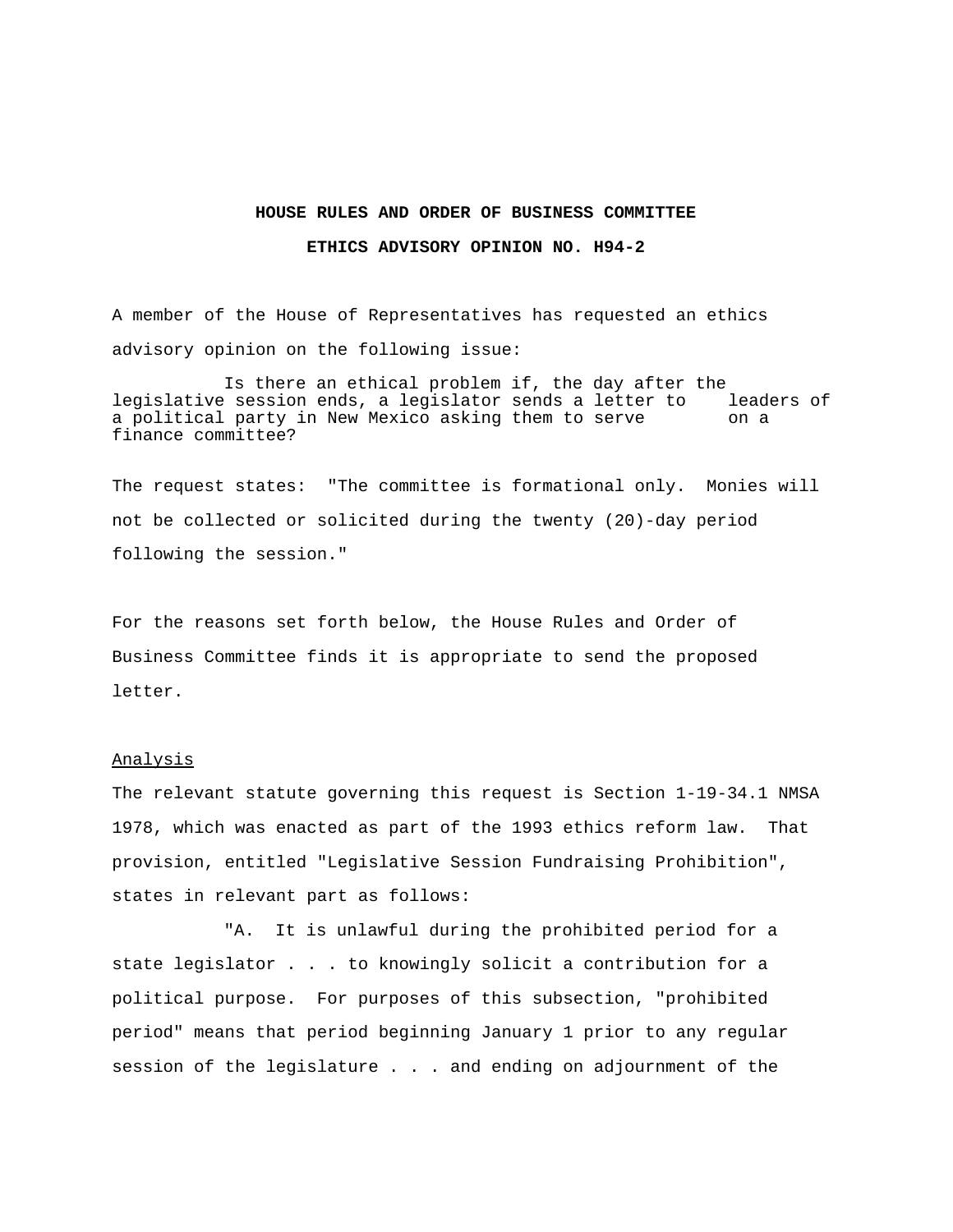. . . session.

B. It is unlawful during the prohibited period for a person holding a state office . . . to knowingly solicit a contribution for a political purpose. For purposes of this subsection, "prohibited period" means that period beginning January 1 prior to any regular session of the legislature . . . and ending on the twentieth day following the adjournment of the . . . session."

A "political purpose" is defined as "influencing or attempting to influence an election, including a constitutional amendment or other question submitted to the voters". See Subsection J of Section 1-19-26 NMSA 1978.

We assume the finance committee being formed seeks to raise funds to influence elections, thus qualifying as a political purpose within the meaning of the act. The letter seeking to form the committee will not, however, solicit funds itself. Rather, the letter focuses instead on the limited purpose of asking various political leaders to serve on the committee. The actual fundraising activities will presumably take place later.

Accordingly, since the legislator's letter is not directly soliciting funds for a political purpose during the prohibited period, the law is not violated.

This conclusion is consistent with the reasons why this provision of law was enacted. Its purpose was to cleanse the legislative process of fundraising activities that could be interpreted to raise ethical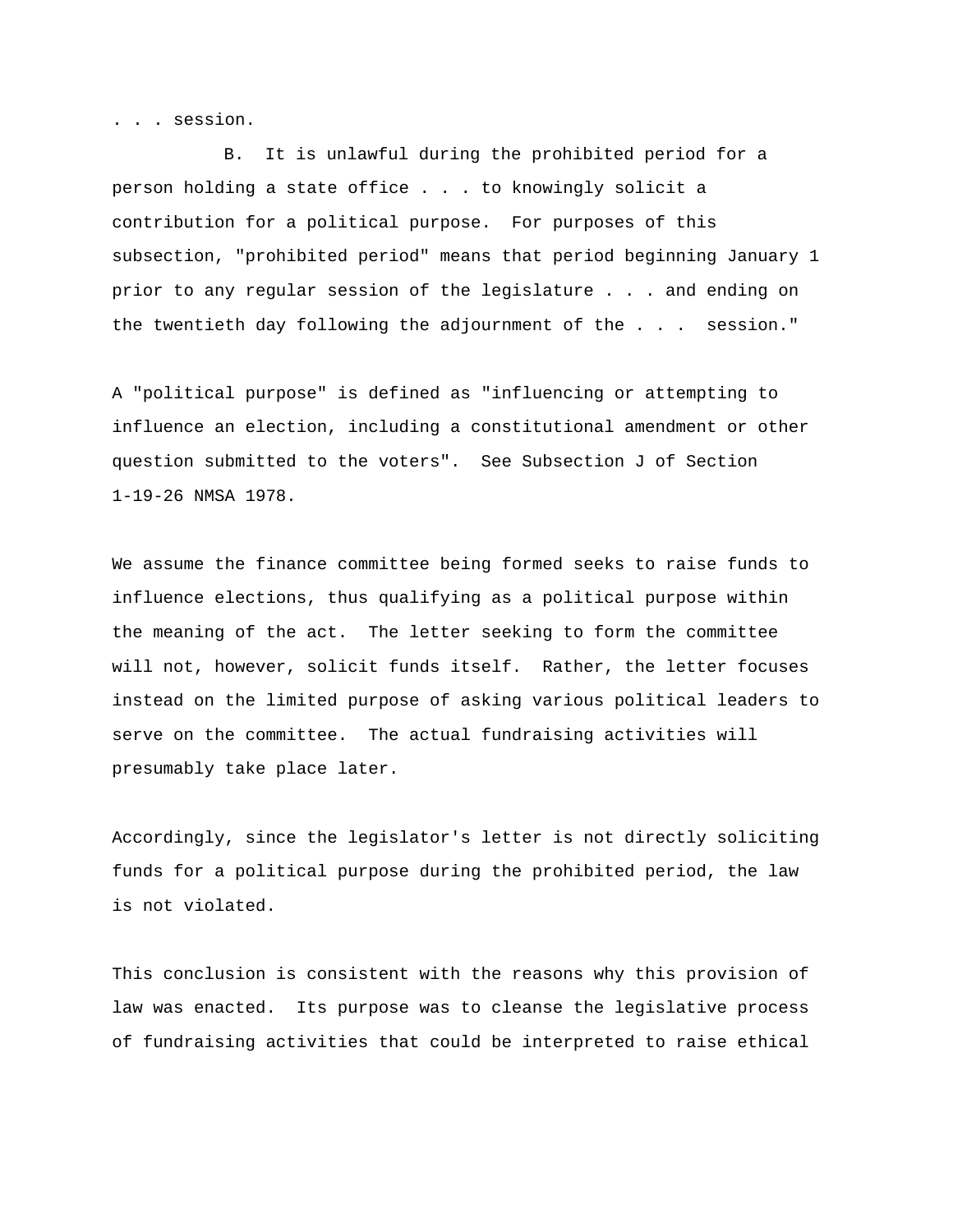questions. By prohibiting political-purpose solicitations during legislative sessions, the law removes the appearance of impropriety that may arise from a legislator asking for funds from someone who has an interest in pending legislation.

Here the legislator is not asking for funds from anyone who has an interest in pending legislation. The formation of the committee is simply a preliminary organizational step taken to pursue legitimate political fundraising activities. The sending of the letter is not, therefore, at odds with the purpose behind the legislative session political fundraising solicitation ban.

It should be noted that the ban extends to twenty days after the session for statewide officeholders, but not legislators, for whom the ban ends the day the session ends. The principal reason for this distinction seems to be that legislators finish their lawmaking activities once the session ends, but statewide officeholders, and particularly the governor, have ongoing lawmaking interests until the governor's time period for acting on all legislation has ended twenty days after the session. See Section 22 of Article IV of the constitution of New Mexico.

Given this distinction, the reference in the request for this advisory opinion to the fact that no fundraising solicitations will occur during the twenty-day period following the session is relevant only to statewide officeholders. A legislator is not prohibited from political-purpose fundraising once the legislative session ends.